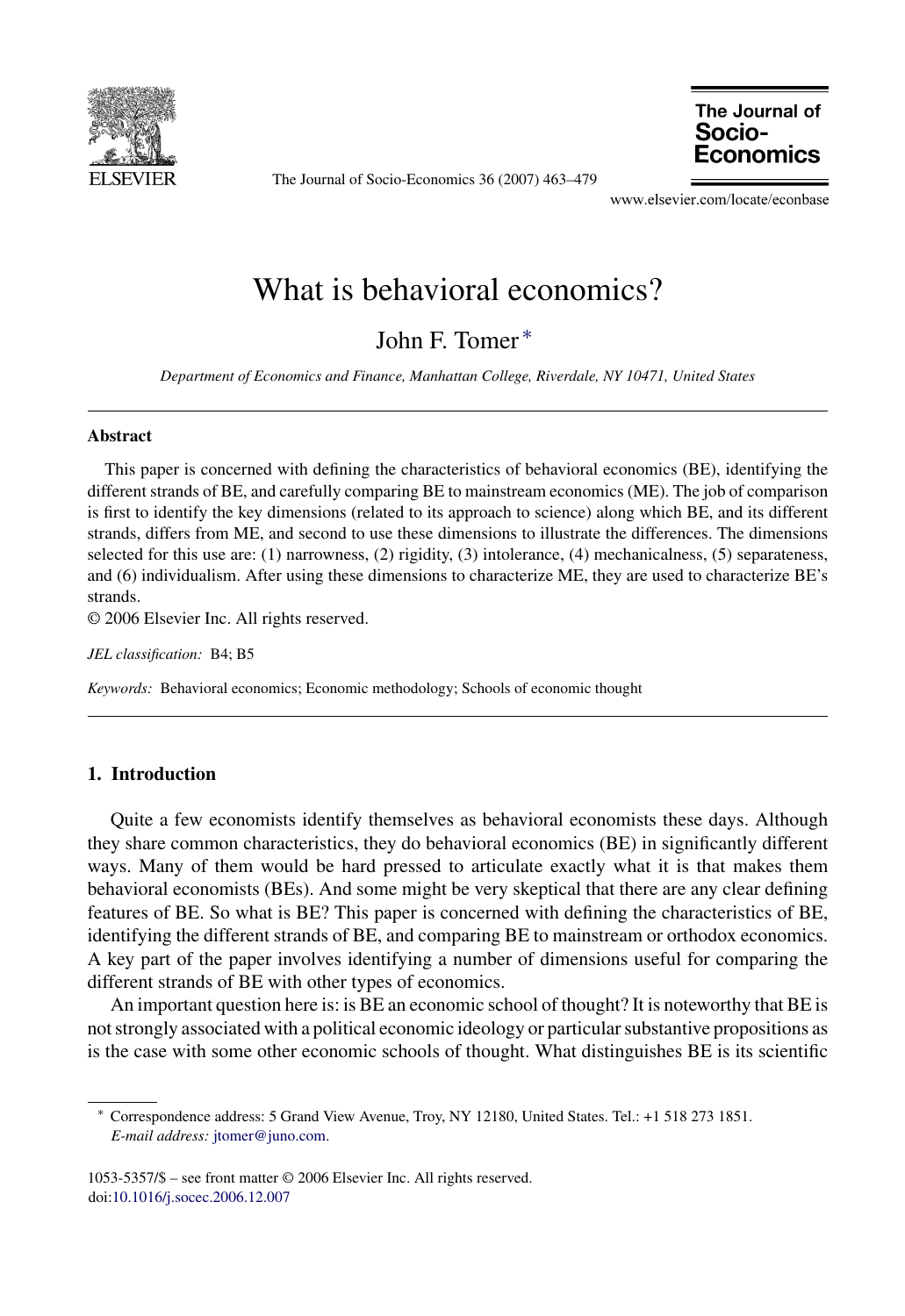practices and its guiding notions of what good scientific practice ought to be. In other words, BEs practice and espouse scientific methods that are different, at least, from those typical of mainstream economics. To understand this, it is necessary first to gain some perspective by reviewing some important concepts from the philosophy of science, especially its application to economics (economic methodology).

#### **2. Philosophy of science perspectives**

Philosophy of science is concerned with issues common to all sciences such as: (1) what is good scientific practice, (2) how is truth established, (3) how do we decide what theory is best, and so on. By the late nineteenth century, modernistic thinking, which is associated with progress through reason and rationality, acquisition of universal truths through scientific methods patterned on those of physics, and the rejection of traditional metaphysics, became prevalent. Positivism, a high level, modernistic philosophy of science became the dominant view at the beginning of the twentieth century [\(Arzlan, 2003,](#page--1-0) p. 6). "Positivistic thought rejects the validity of metaphysical and unprovable statements as scientific knowledge ... [and] regards the human sense experience as the source of scientific knowledge" (p. 6). Positivistic science is Science British style (with a capital S) ([McCloskey, 1983, 1994\).](#page--1-0) It emphasizes hypothesis testing and experiments as well as the observable, numerical, nontacit aspects of the world. Moreover, it involves rigorous, hardnosed rejection of qualitative and intangible aspects, of insights deriving from introspection, and of historical and cultural aspects.

By 1964 in philosophy, positivism had "died" due to recognition of its many deficiencies ([McCloskey, 1994, p](#page--1-0). 3). It became clear that a broader, better definition of science was needed (p. 61). Positivists were simply too dogmatic about their "refusal to allow any subjective, qualitative elements, ... a refusal that artificially limited their analyses and created gaps in their description of science" ([Caldwell, 1982, p](#page--1-0)p. 89–90). "The positivist fixation on the objective side of science missed half of a beautiful and complex tale" (p. 244). The problem was that "positivists came to value objective, dispassionate analysis with an almost irrational passion, and therein lay the seeds of their ruin" (p. 89). Positivism ultimately had "become an oppressive rather than a liberating force" [\(McCloskey, 1994,](#page--1-0) p. 5).

As a result, it dawned on philosophers, if not most economists, that knowledge is a complex matter and that there is no simple scientific way to determine what is and is not knowledge ([McCloskey, 1994,](#page--1-0) pp. 192–193). Thus, in Caldwell's view, there is "no universally applicable, logically compelling method of theory appraisal" as positivists have led us to believe (p. 245). For Caldwell, post-positivism means methodological pluralism. [McCloskey \(1994\)](#page--1-0) agrees but emphasizes that good science has the nature of a good conversation, i.e., scientists using rhetoric to persuade their fellow scientists of the relative truth of their propositions. It follows that scientists in their efforts to persuade should use not only facts and logic but stories and metaphors for completed human reasoning (pp. 61–62). In other words, there is no short, strict list of methods for doing good science. In this sense, most philosophers, at least, have gone beyond positivism.

### **3. The approach to comparison**

The purpose of this section is to develop an approach to comparing BE to other types of economics, particularly mainstream economics (ME). The most important difference between behavioral and mainstream economists is that they hold different normative conceptions of